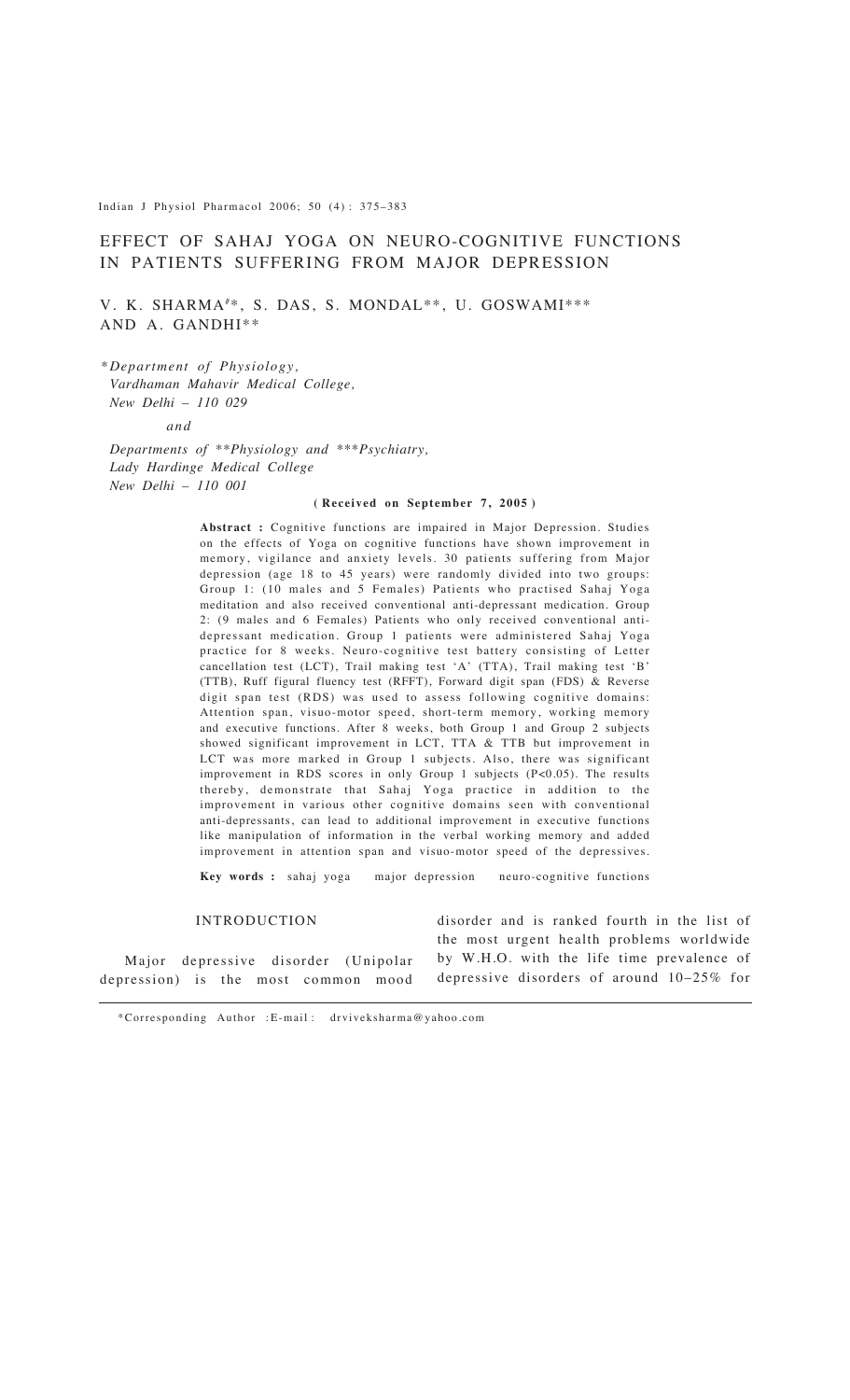women and  $5-12\%$  for men (1). The associated cognitive deficits are frequently viewed as epiphenomena of the disorder and cognitive impairment is likely to be a key factor affecting the subject's ability to function. Cognitive changes in depression span a range of functions, including deficiency in sustained attention, concentration, set maintenance, efficiency of information processing, verbal & non-verbal long term memory, short term retention, visuo-spatial skills and constructional ability (2).

The science of Yoga deals with a man holistically, as this is the only science, which takes into consideration both the 'psyche' and the 'soma' aspects of human framework. Study on the effects of Yoga on cognitive functions has shown improvement in memory, vigilance & anxiety (3, 4). Sahaj Yoga is a form of "Kundalini Yoga" which describes a simple technique to arouse the latent potential of man by a simple meditative process. Sahaj Yoga has shown beneficial effect in the management of Hypertension, Bronchial asthma (5) and epilepsy (6). Previous scientific studies on Sahaj Yoga have also demonstrated its role in reduction in anxiety levels (7), improvement in sensory-motor functioning, reaction time (8) and better autonomic control (9) in healthy practitioners. However, executive functions have not been studied yet and there is paucity of data of the effects of Sahaj Yoga on cognitive functions in patients of Major Depression in whom these functions are affected. Therefore the alternative approaches i.e. Sahaj Yoga with potential cognitive enhancement effects, if any, have been explored in this study.

376 Sharma et al Indian J Physiol Pharmacol 2006; 50(4)

## METHODS

The present study was carried out in the Department of Physiology and Department of Psychiatry, Lady Hardinge Medical College and Smt. Sucheta Kriplani Hospital, New Delhi.

## **Study design**

Thirty patients suffering from Major Depression (19 Males & 11 Females) in the age group of 18–45 years were recruited from out patient services of the Department of Psychiatry, S.S.K.H. and the diagnosis was confirmed independently by two psychiatrists using DSM-IV criteria.

## **Inclusion criteria**

- (i) Patients in the age group of 18 to 45 years utilizing the services of the Department of Psychiatry, Lady Hardinge Medical College with the diagnoses of Major Depression according to DSM-IV criteria.
- (ii) At least six years of formal education.
- (iii) Had not been treated for the current episode of Depression.

#### **Exclusion criteria**

- (i) Patients with history of previous or current organic disease.
- (ii) Patients with past history or current evidence of substance dependence.
- (iii) Patients with epilepsy or mental retardation.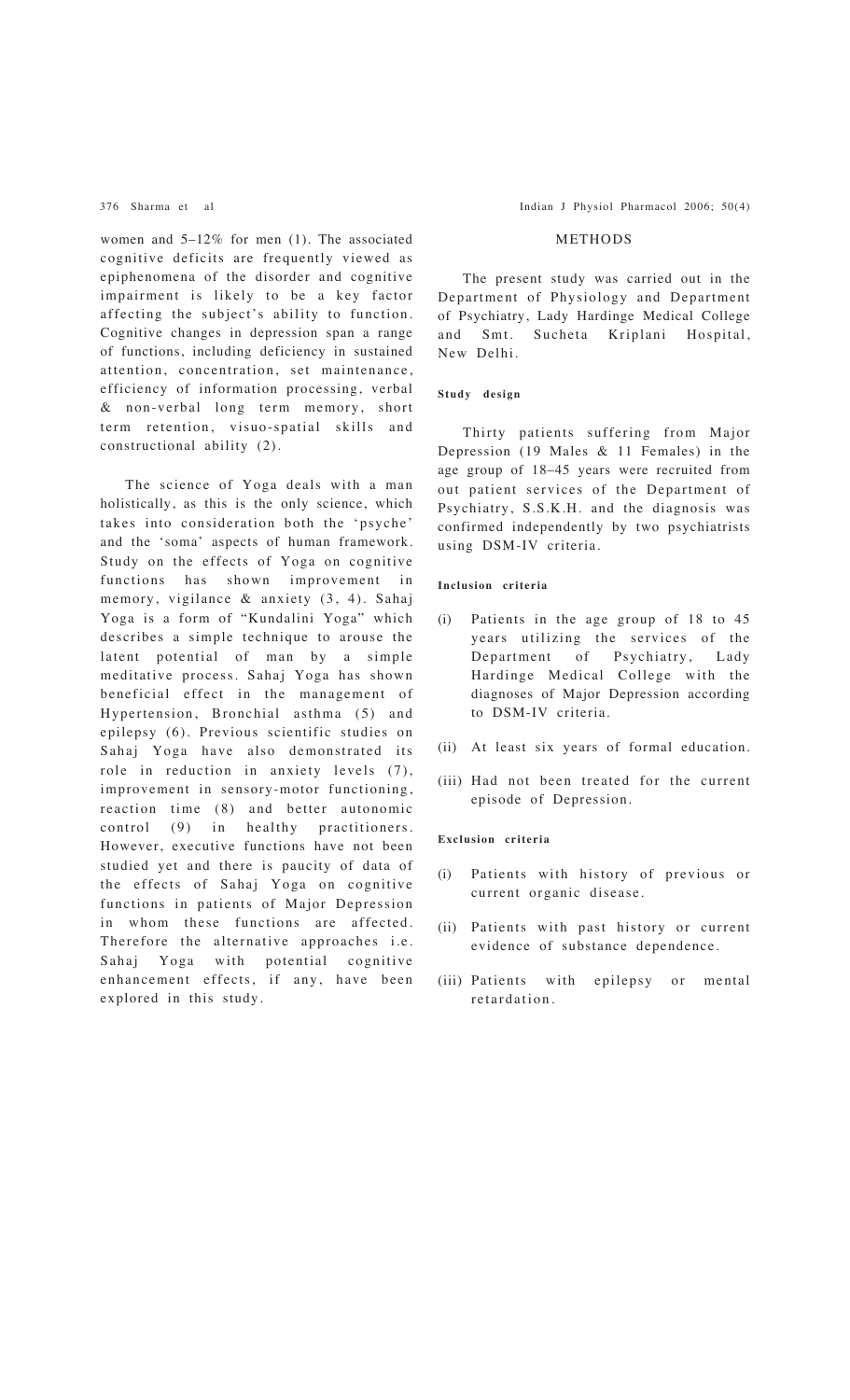Indian J Physiol Pharmacol 2006; 50(4) Sahaj Yoga and Major Depression 377

(iv) Patients who were unwilling or unable to participate.

#### **Drop out criteria**

- (i) Withdrawal of consent.
- (ii) Exacerbation of symptoms/emergence of newer symptoms.

#### **Experimental design**

All the patients were the randomly divided into following groups-

GROUP 1 (n=15) (10 Males and 5 Females) 15 diagnosed patients suffering from Major depression who practiced Sahaj yoga meditation in addition to the conventional antidepressant treatment.

GROUP 2 (n=15) (9 Males and 6 Females) 15 diagnosed patients suffering from Major depression who received conventional antidepressant treatment, but did not practice Sahaj Yoga meditation.

#### **Sahaj yoga meditation**

Sahaj Yoga meditation was done for thirty minutes, three times per week for a period of eight weeks by all the subjects of Group 1. To ensure regularity and uniformity in Sahaj Yoga practice, the training of Sahaj Yoga was given in the Department of Physiology, Lady Hardinge Medical College by Sahaj Yogi trained in the art of Sahaj Yoga enunciated by H.H. Shri Mataji Nirmala Devi. The subjects practiced meditation in a quiet, well-illuminated room sitting in a comfortable posture. The technique used for Sahaj Yoga was as described in the literature (10), (11). A typical session consisted of questions and assertions by the subject. Thereafter, the subjects practiced silent meditation. If a thought came to the mind, they were instructed to simply witness it but not to flow deeper into it. Gradually, with practice the subjects reported to be in a state of "thoughtless awareness". Sahaj Yoga was also practiced at bedtime by sitting in silent meditation with the feet dipped in warm saline water. Group 2 subjects were provided the same environment and attention as Group 1 subjects. However, actual meditation was not practiced by these subjects. The subjects were instructed to simply place their hands at different positions as during Sahaj Yoga practice and thereafter sit quietly with their eyes closed.

Written informed consent was taken from all the subjects. At the start of the study (Pre test value), semi-structured proforma for socio-demographic details was filled in by all the subjects. All the patients were then rated on Hamilton Rating Scale for Depression (HAM-D). Subjects were then assessed on Neuro-Cognitive Test Battery. In the Neurocognitive Battery, the tests were presented to all the subjects in the same order as has been mentioned here :

- Letter Cancellation test.
- Trail making Test 'A'
- Trail making Test 'B'
- Ruff Figural Fluency Test.
- Digit Span Forward and Reverse Test.

The entire assessment took about 2–3 hours. Also, the subjects were not allowed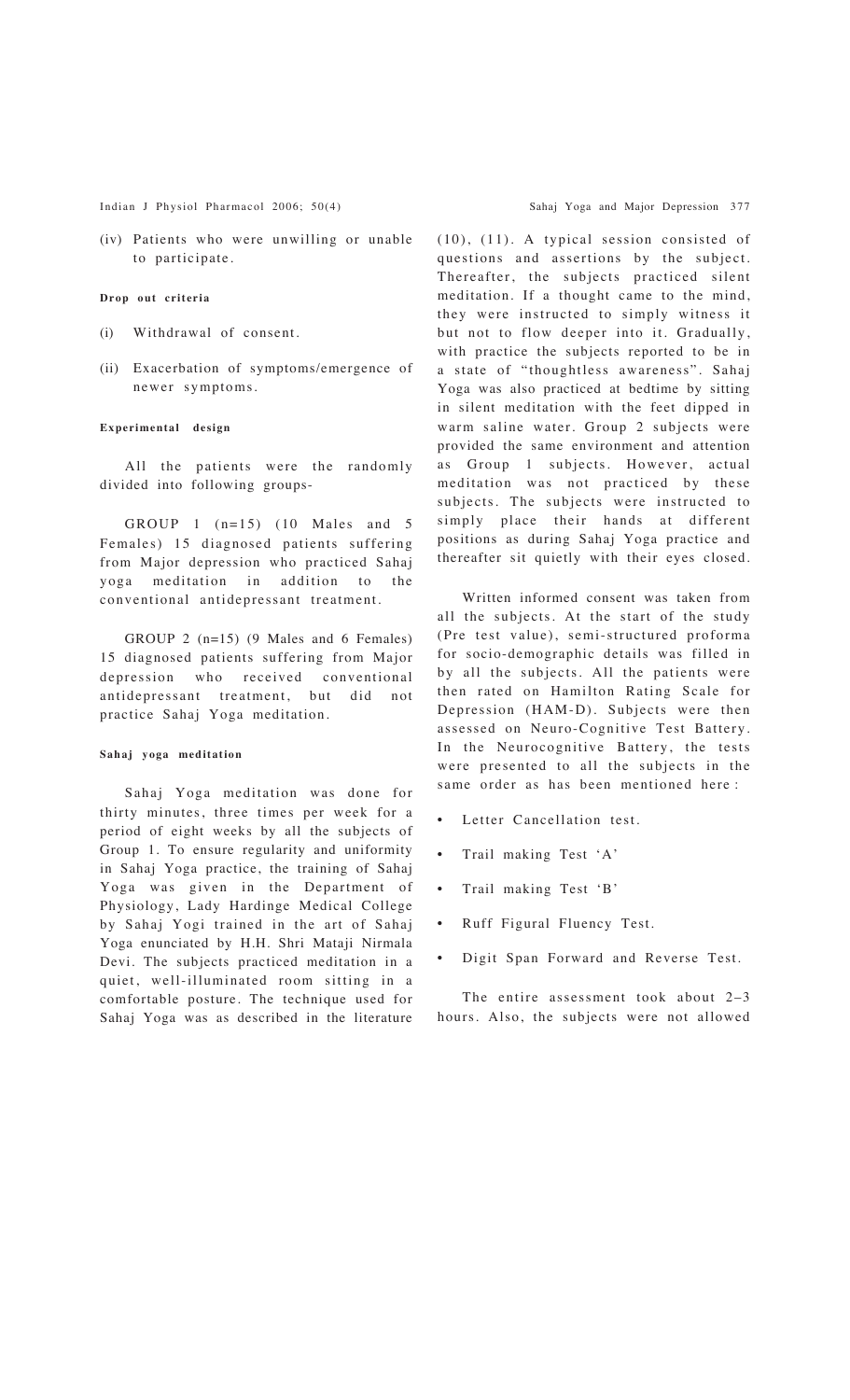more than two breaks in the entire session if so desired.

All the above tests were again administered after two months of Sahaj Yoga meditation practice (Post test value at 8 weeks). The data was recorded and analyzed statistically.

## **Instruments of the study**

• *Diagnostic and Statistical Manual of Mental Disorders (DSM-IV) (12).*

It is the official psychiatric coding system used in the United States of America and it provides specified diagnostic criteria provided for each mental disorder. These criteria include a list of features that must be present for a diagnosis to be made. These criteria increase the reliability of clinicians' process of diagnosis. It was due to this reason of high specificity that this instrument was used to confirm the diagnosis of major depression in this study.

• *Hamilton Rating Scale for Depression (HAM-D) (13).*

This scale consists of 17 variables with ratings from 0 to 4 for certain variables such as depressed mood, guilt, suicidal tendencies, work and interests whilst other variables like insomnia, agitation, and general somatic symptoms are rated from 0 to 2. The individual scores for each variable are to be added to provide for a cumulative score for the patient. It is used for quantifying the results of an interview Reliability is good to excellent, including internal consistency and inter-rater assessments. Validity appears

good on correlation with other symptom measures. Thus, it was included in this study to rate the depressive component in the patients suffering from major depressive disorder.

## • *Neurocognitive Test Battery :*

In order to facilitate replication, only tests available and frequently documented in the neuropsychological literature were employed (14).

## ! *Letter Cancellation Test :*

This test assesses visual scanning, response speed and sustained attention. The subject is presented with letters of English alphabet, and is instructed to cancel out specific letters. The score is the time taken by subject to actually perform this task. In addition, the numbers of different errors (omissions and commissions) done by the subject are also counted.

#### ! *Trail Making Test :*

Part A: assesses visuomotor speed and attention. The subject is instructed to draw a straight line to connect 25 consecutive circles. The score is the time taken by the subject to complete the task.

Part B : In addition to visuomotor speed and attention, it requires the patient to shift strategy and hence, is a sensitive measure of executive function as well. In this the subject is instructed to connect 25 numbered and lettered circles by alternating between the two sequences. The score is the total time taken by the patient to complete the task.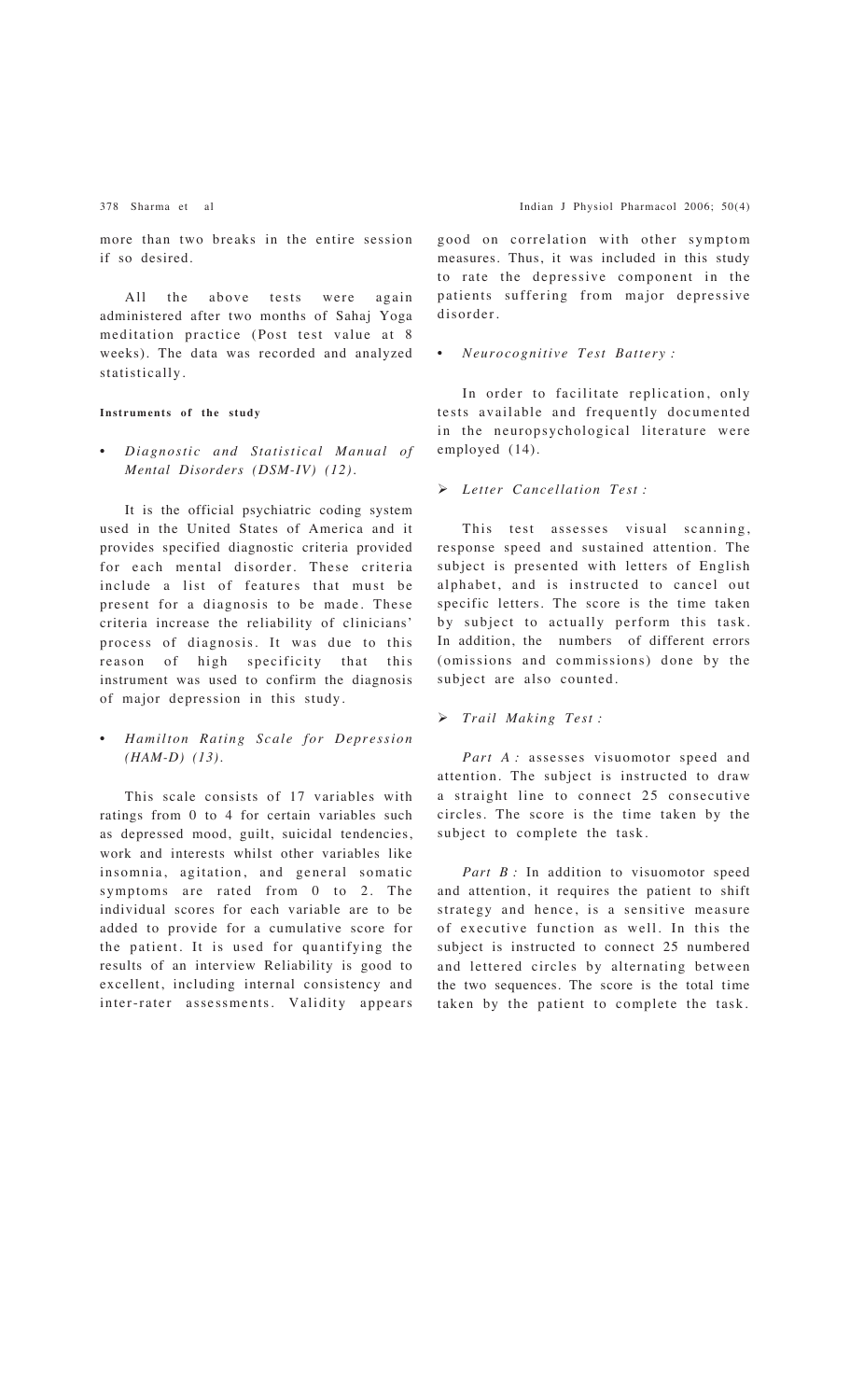Indian J Physiol Pharmacol 2006; 50(4) Sahaj Yoga and Major Depression 379

# ! *Ruff Figural Fluency Test :*

This test permits us to study the nonverbal fluency of a subject, which is an indirect measure of subject's ability to form a strategy to complete a given task. The subject is presented with a sheet of paper on which 40 boxes are present. The objective is to draw dissimilar patterns in these boxes by joining dots present in these boxes in a specified period of time. The score is based on total number of dissimilar patterns, and number of perseverations. The rotations were also noted in this test along with Patterns and Perseverations as Rotations are considered to be the hallmark in the strategic approach (A measure of executive function).

## ! *Digit Span :*

*Digits Forward :* assesses immediate verbal memory span. In the test, subjects must repeat back sequences of digits of increasing length read out by the examiner. The score is maximum number of digits that the patient can recall.

*Digits Backward :* In addition to auditory attention and short-term retentive capacity this test also assesses the ability to manipulate information in the verbal working memory (and hence is sensitive measure of executive function). The subject has to repeat the sequences of numbers of increasing digit length in reverse order to what was said by the examiner. The score is the maximum number of such digits that the patient is able to reverse.

#### **Statistical analysis**

For each group, Mean and Standard Deviation of the scores were calculated. Inter-group means differences in Hamilton Rating Scale for Depression & neurocognitive test parameters were tested for significance by using Students' 't' test. For intra-group comparisons of neuro-cognitive test parameters, Wilcoxon Signed Rank test was used. Chi-square test was used to compare the sex-distribution, modified Kuppuswami socio-economic scale and drug regimes. The interpretation of 'P' values was as follows :

P>0.05 - not significant. P<0.05 - Significant. P<0.01 - Highly significant. P<.001 - Very highly significant.

## RESULTS

The subjects' characteristics and their relevant clinical data are shown in Table I. Table I demonstrates that patients in both Group 1 and Group 2 had no statistically significant differences in the age and sex distribution. Revised Kuppuswami's scale was

TABLE I: Showing subjects' characteristics and clinical data.

| Parameters                  | Group 1<br>$(n=15)$ | Group 2<br>$(n=15)$ |
|-----------------------------|---------------------|---------------------|
| Age (yrs) (Mean $\pm$ S.D.) | $31.87 + 8.78$      | $31.67 + 8.46$      |
| Gender                      |                     |                     |
| • Females                   | 5                   | 6                   |
| • Males                     | 10                  | 9                   |
| Socio-economic status       |                     |                     |
| $\bullet$ Upper             | $\Omega$            | $\Omega$            |
| • Middle (upper & lower)    | 12                  | 11                  |
| $\bullet$ Lower             | 3                   | 4                   |
| Drug Regimen                |                     |                     |
| $\bullet$ T.C.A.            | 9                   | 8                   |
| $\bullet$ S.S.R.I.          | 6                   | 7                   |
| $HAM-D$ (Mean $\pm$ S.D.)   | $21.27 + 4.35$      | $19.47 + 3.98$      |

T.C.A. : Tri Cyclic Anti-depressants.

S.S.R.R.I. : Selective Serotonin Reuptake Inhibitors.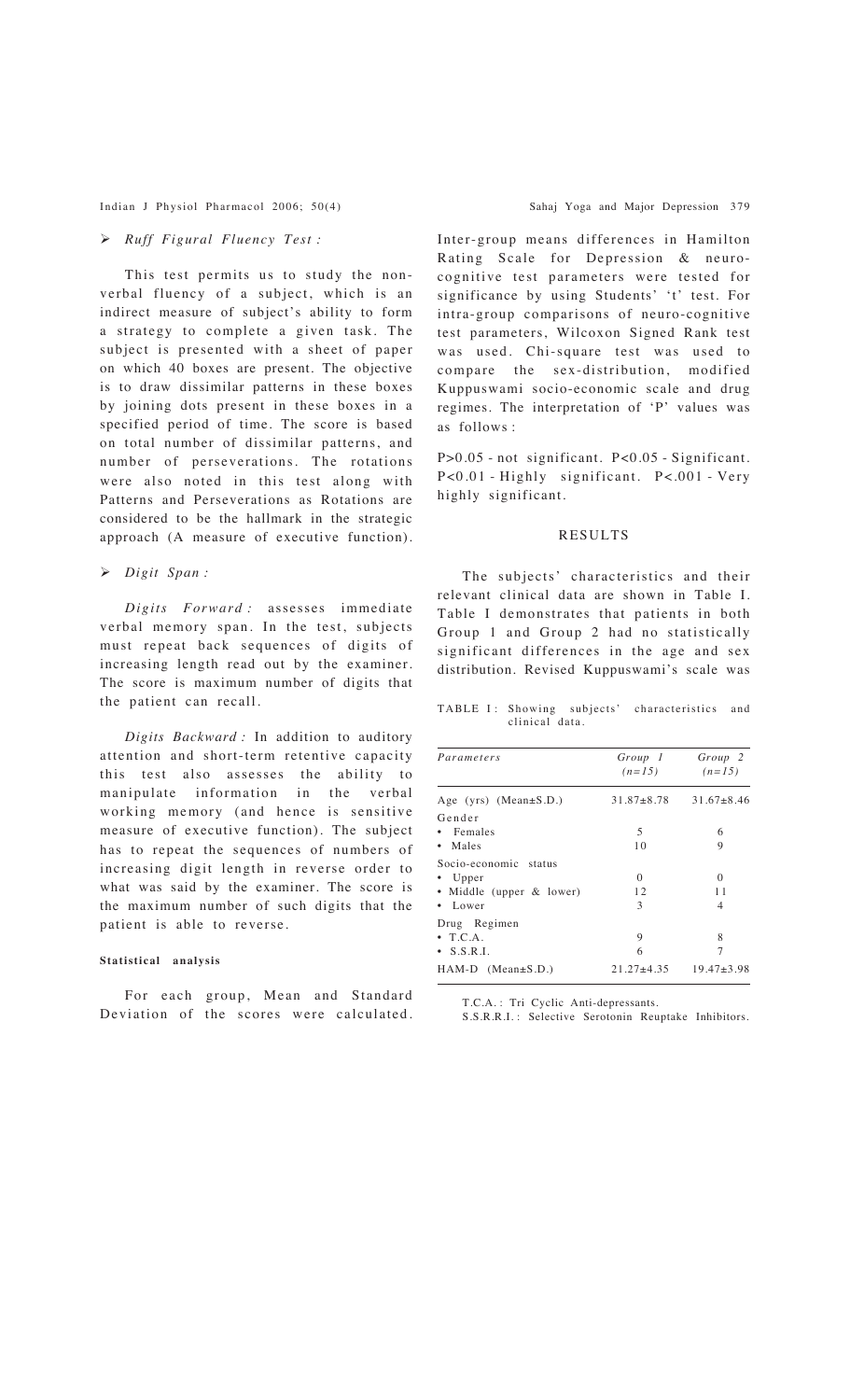TABLE II : Showing changes in HAM-D scores and Neuro-cognitive test parameters from pre-test to post-test in Group 1 and Group 2 subjects. (Mean±S.D.)

| Parameters                                                                                            | Group 1<br>$(n=15)$                                       | Group <sub>2</sub><br>$(n=15)$                                  |
|-------------------------------------------------------------------------------------------------------|-----------------------------------------------------------|-----------------------------------------------------------------|
| $\triangleright$ HAM-D<br>$\rightarrow$ Pre<br>$\rightarrow$ Post<br>% Change                         | $21.27 \pm 4.32***$<br>$8.27 \pm 4.37$<br>$-60.85 + 4.97$ | $19.47 \pm 3.98***$<br>$11.53 \pm 4.26$<br>$-42.01 \pm 2.81$ ** |
| $\triangleright$ Letter cancellation<br>test<br>Time (sec)<br>$\rightarrow$ Pre<br>$\rightarrow$ Post | $147.73 \pm 29.27**$<br>$133.67 \pm 32.59$                | $152.6 \pm 35.36*$<br>$137.8 \pm 32.81$                         |
| · Omissions<br>$\rightarrow$ Pre<br>$\rightarrow$ Post                                                | $8.33 \pm 5.29**$<br>$5.73 \pm 4.95$                      | $7.93 \pm 5.31*$<br>$5.93 \pm 3.59$                             |
| • Commissions<br>$\rightarrow$ Pre<br>$\rightarrow$ Post                                              | $0.13 \pm 0.35$<br>$(0+0)$                                | $0.4 \pm 1.06$<br>$0.13 \pm 0.35$                               |
| $\triangleright$ Trail making<br>test 'A' (sec)<br>$\rightarrow$ Pre<br>$\rightarrow$ Post            | $116.8 \pm 44.91*$<br>$108.4 + 40.79$                     | $120.07 \pm 39.82*$<br>$113 + 34.35$                            |
| $\triangleright$ Trail making<br>test $B'$ (sec)<br>$\rightarrow$ Pre<br>$\rightarrow$ Post           | $200.6 \pm 53.94**$<br>$169.2 \pm 53.92$                  | $188.13 \pm 55.59$ **<br>$166.2 \pm 55.74$                      |
| $\triangleright$ Ruff figural<br>fluency test<br>$\rightarrow$ Pre<br>$\rightarrow$ Post              | $12.93 \pm 8.51$<br>$13 \pm 6.36$                         | $11.6 \pm 8.49$<br>$12.53 \pm 8.39$                             |
| • Rotations<br>$\rightarrow$ Pre<br>$\rightarrow$ Post                                                | $3.33 \pm 2.85$<br>$3.4 \pm 2.69$                         | $2.6 \pm 2.67$<br>$2.8 \pm 2.11$                                |
| • Perseveration<br>$\rightarrow$ Pre<br>$\rightarrow$ Post                                            | $23.73 \pm 10.42$<br>$23.6 \pm 8.38$                      | $26 \pm 9.82$<br>$24.67 \pm 9.8$                                |
| > Forward digit<br>span test<br>$\rightarrow$ Pre<br>$\rightarrow$ Post                               | $4.67 + 0.82$<br>$4.87 \pm 1.13$                          | $4.93 + 0.96$<br>$4.8 + 0.86$                                   |
| $\triangleright$ Reverse digit<br>span test<br>$\rightarrow$ Pre<br>$\rightarrow$ Post                | $3.2 \pm 0.68*$<br>$3.47 \pm 0.64$                        | $3.27 \pm 0.88$<br>$3.47 \pm 1.19$                              |

Wilcoxon Signed Ranked Test (Pre vs Post). Post Hoc Comparison : Group 1 vs Group 2 - Non significant. used for determining socio-economic status of the two groups. Both the groups had the majority of patients from middle socioeconomic group and no significant difference was found in socio-economic status of the two groups. Table I also shows no significant differences in the number of patients receiving anti-depressants (T.C.A.'s and S.S.R.I.'s). Also, there were no significant differences in base-line (Pre-test) HAM-D scores in the patients of Group 1 and Group 2. So, the two Groups were comparable for the study. Table II demonstrates percentage reduction in HAM-D scores at 8 weeks was significantly more in Group 1 patients than in Group 2 patients (P=0.003). Also, there is more significant change in number of Omissions and Letter cancellation time in Group 1 subject as compared to Group 2 subjects. Significant improvement is seen in Trail making Test 'A' & Trail making test 'B' in both the groups with no inter-group differences. No significant change is seen in Ruff figural fluency test and Forward digit span test in both the groups while there is significant improvement in Reverse digit span test in only Group 1 subjects with no change seen in Group 2 subjects.

## DISCUSSION

In the present study, two groups were well matched for age, sex, socio-economic status and drug regime and there was no significant difference in the base line (Pretest) HAM-D Scores and neuro-cognitive profile of the patients of two groups. So, the two groups were comparable for the study.

Executive functions are performed by Pre-frontal networks which include dorsolateral prefrontal, medial prefrontal and orbitofrontal components and the sub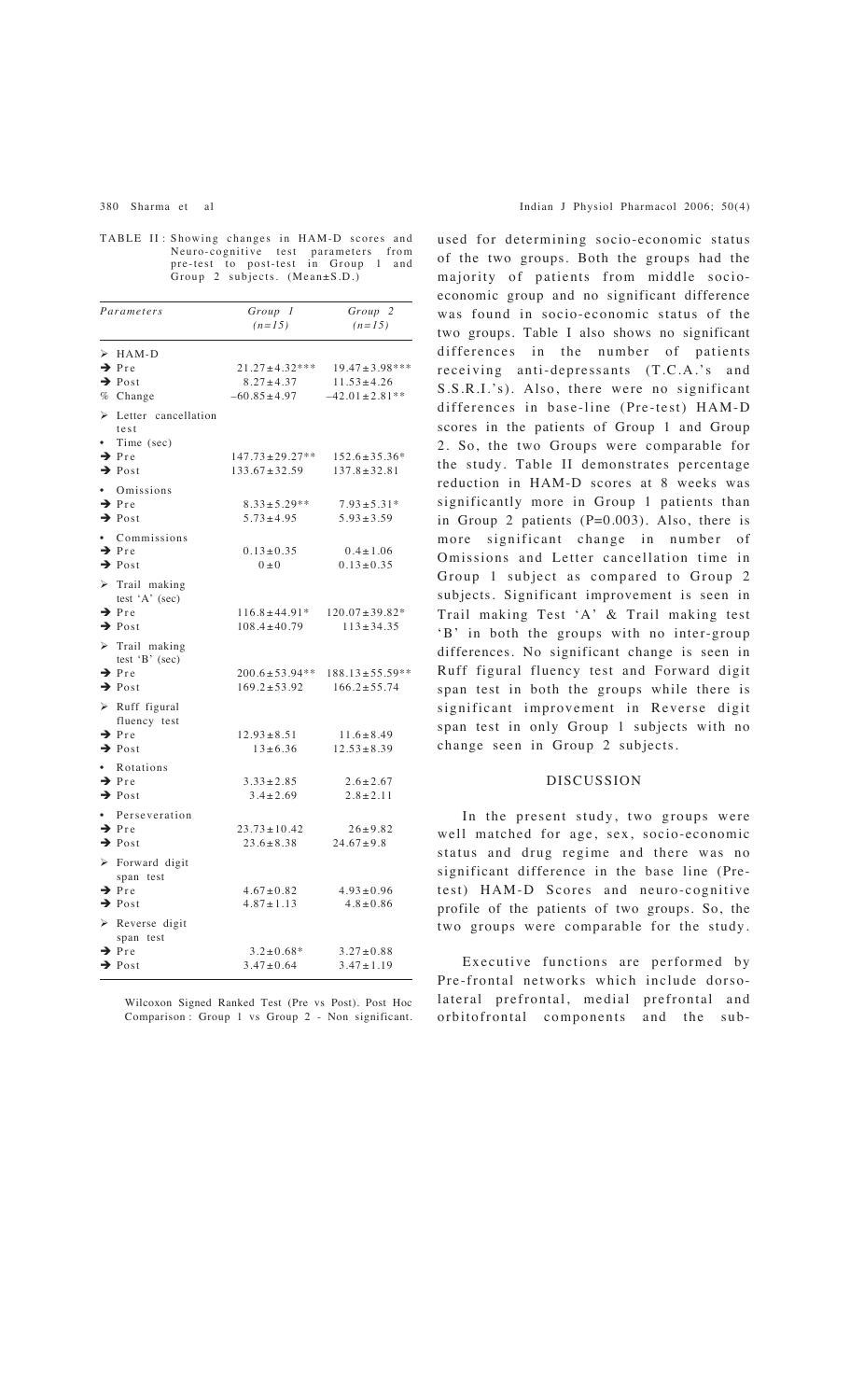structures with which they are interconnected (i.e. head of caudate and dorsomedial nucleus of thalamus) (15). Dorsolateral prefrontal cortex (dlpfc) and anterior cingulate cortex plays a uniquely critical role in orchestrating working memory, attention and attentional set-shifting strategies (16, 17).

Previous studies have shown that depression affects the acquisition, memorization, and retrieval of effortful information but spares automatic learning (18, 19) which demonstrates that executive functions and attentional mechanisms are selectively affected by depression (20). This is consistent with the association between depressive mood and activity in the prefrontal and cingulate cortices in neuroimaging studies (21, 16). Neuro-imaging studies have implicated left dlpfc and orbitofronto-ventral region as major sites of functional and structural abnormalities in major depression with marked decrease in neuronal and glial density in these regions (22). So, there is a conclusive scientific evidence to demonstrate the impairment of frontostriatal circuitry (Prefrontal network) in the patients of Major depression due to which they lack in their ability to perform the neuro-cognitive tests of attention and executive functions when compared with healthy control subjects.

After 8 weeks of intervention (post test), there was significant reduction in the scores on Hamilton Rating Scales for Depression in both Group 1 (Antidepressants and Sahaj Yoga) (P<0.001) and Group 2 (on Antidepressants only) (P<0.001). However, percentage reduction in HAM-D scores at 8 weeks was significantly more in Group 1 patients than in Group 2 patients (P=0.003). These findings demonstrate the additional antidepressant effects of Sahaj Yoga in the management of patients of Major depression. The importance of these findings has been discussed in details in our previous study (23).

Also, after 8 weeks of intervention, there was significant decrease in number of omissions in both Group 1 and Group 2 patients in the Letter Cancellation Test, however, change was significantly more in Group 1 (P=0.002) as compared to Group 2 patients (P=0.03). Similarly, more marked improvement was seen in Letter cancellation time in Group 1 (P=0.006) as compared to Group 2 patients (P=0.01). There was significant improvement in Trail making test 'A' in both Group 1 (P=0.019) and Group 2 (P=0.017) patients with not much difference in between the groups. Significant improvement was also seen in Trail making test 'B' in both Group  $1$  (P=0.002) and Group 2 (P=0.002) patients with not much difference in between the groups. In Ruff Figural Fluency test and Forward Digit Span test, no significant improvement was seen in either of the groups. However, there was significant improvement in Reverse Digit Span Test only in Group 1 patients (P=0.04) with no change seen in Group 2 patients.

So, our findings demonstrate that there is significant improvement in many cognitive domains of attention and executive functions in Group 2 patients, which can only be attributed to the effect of conventional antidepressant medication. Many authors (24, 25) have also reported this improvement in some neuro-cognitive functions with recovery of mood. They have reported that many cognitive deficits, but not all remit upon recovery. Remittance from cognitive impairment in depressives is vitally important, as it is likely to be a key factor affecting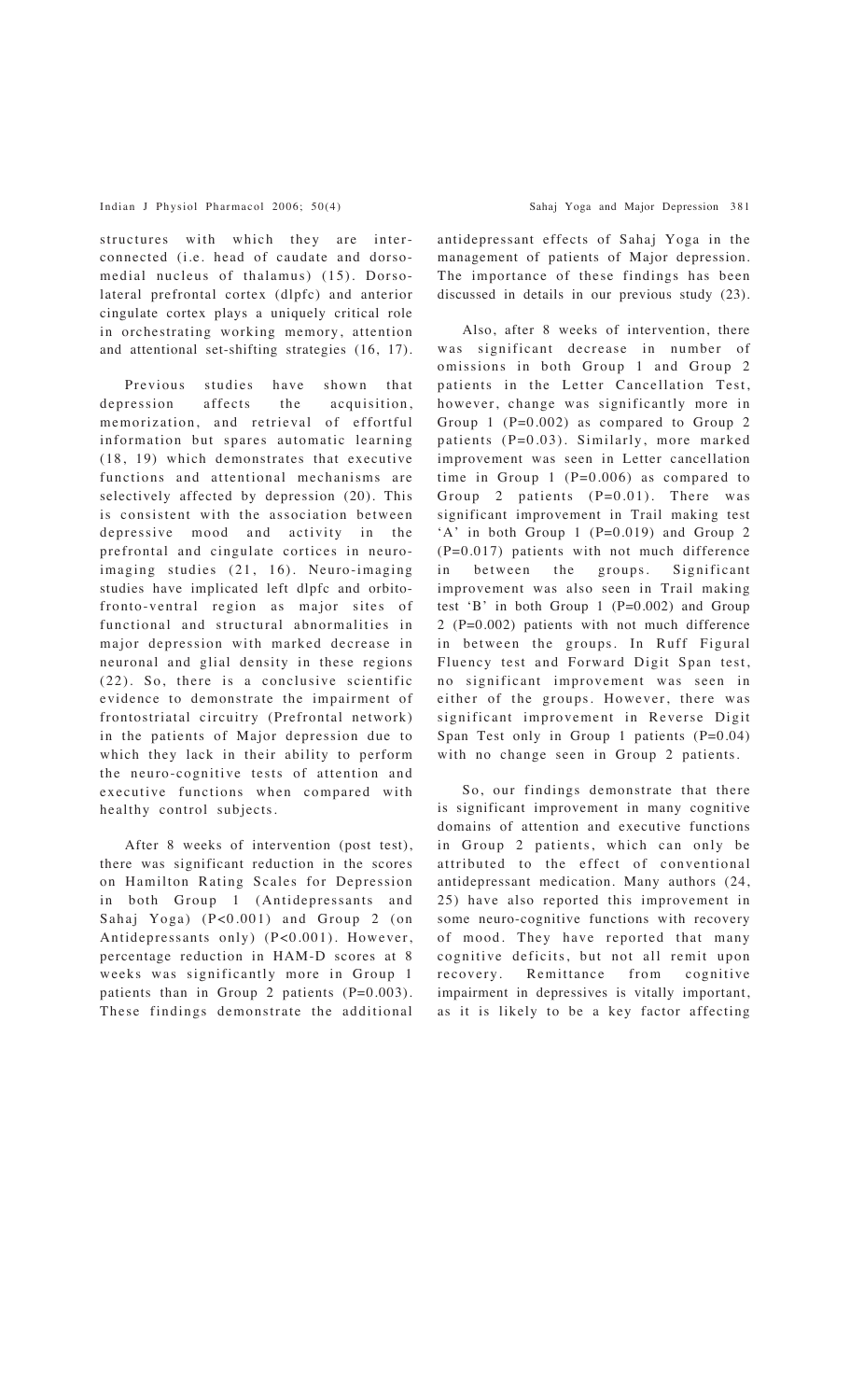their ability to function occupationally and hence, the timing of their return to work (17).

Our findings also show that Sahaj Yoga practice by Group 1 patients leads to added improvement in attention span, concentration, visuo-motor speed in Group 1 subjects and there was improvement in the executive functioning of verbal working memory, auditory attention & short-term retentive capacity in only Group 1 patients. These findings demonstrate further cognitive enhancement effect in Group 1 depressive subjects (Antidepressants and Sahaj Yoga) on few more executive functions in depressive patients when compared with Group 2 subjects (on Antidepressants only) and these additional beneficial effects can be attributed to the Sahaj Yoga meditation practice by Group 1 subjects.

So, our study shows that although antidepressants cause improvement in many cognitive domains of attention and executive functions in patients of major depression and remain the main-stay of treatment for the depressive patients, Sahaj Yoga practice by depressive patients can play adjunctive role along with conventional anti-depressant treatment in causing cognitive enhancement in a few additional executive functions and hence, in management of depressive disorders. Sahaj Yoga meditation practice by depressive patients can help in better functioning and earlier rehabilitation of these patients. Our study is in agreement with recent studies conducted on Sudarshan Kriya Yoga which have demonstrated its efficacy in the management of dysthymia,

382 Sharma et al Indian J Physiol Pharmacol 2006; 50(4)

melancholia and depression (26, 27).

The mechanism by which Sahaj Yoga helps in the management of depression cannot be deciphered from the present study. According to Sahaj Yoga literature, actualization of Kundalini awakening (by Sahaj Yoga) takes place in the Limbic system, giving rise to bliss, deep relaxation and vibratory awareness of cool breeze flowing from the palms and top of the head. It is well known that limbic system has hypothalamus as its major substation (28). Probably, Kundalini awakening conditions the limbic system which modulates the activity of hypathalamic-hypophyseal-adrenal axis. This brings about a better neuroeffector communication thereby, affecting expression of neurotrophic factors, modulating the neurotransmitters like serotonin, nor epinephrine and bringing about an improvement in different cognitive domains in patients of depression.

In the present study, it was not possible to attempt double blind conditions. Ethical constraints also limited the use of a drug free group or placebo group. Therefore, the results can be considered to be preliminary and be viewed with caution of potential rater bias. However, no significant clinical side effects (confusion, CVS accidents, hypomaniac switch etc.) occurred with Sahaj yoga practice in the study. Further research is indicated for longer period and on larger sample size to define the relative place for Sahaj Yoga in the clinical management of depressive disorders. Comparative studies with other forms of Yoga are also required.

#### **REFERENCES**

1. Kaplan HI, Sadock BJ. *Comprehensive Text Book of Psychiatry. 6th edition* 1995: 1284–1299.

2. Wolfe J, Granholm E, Butters N, Saunders E, Janowsky D. Verbal memory deficits associated